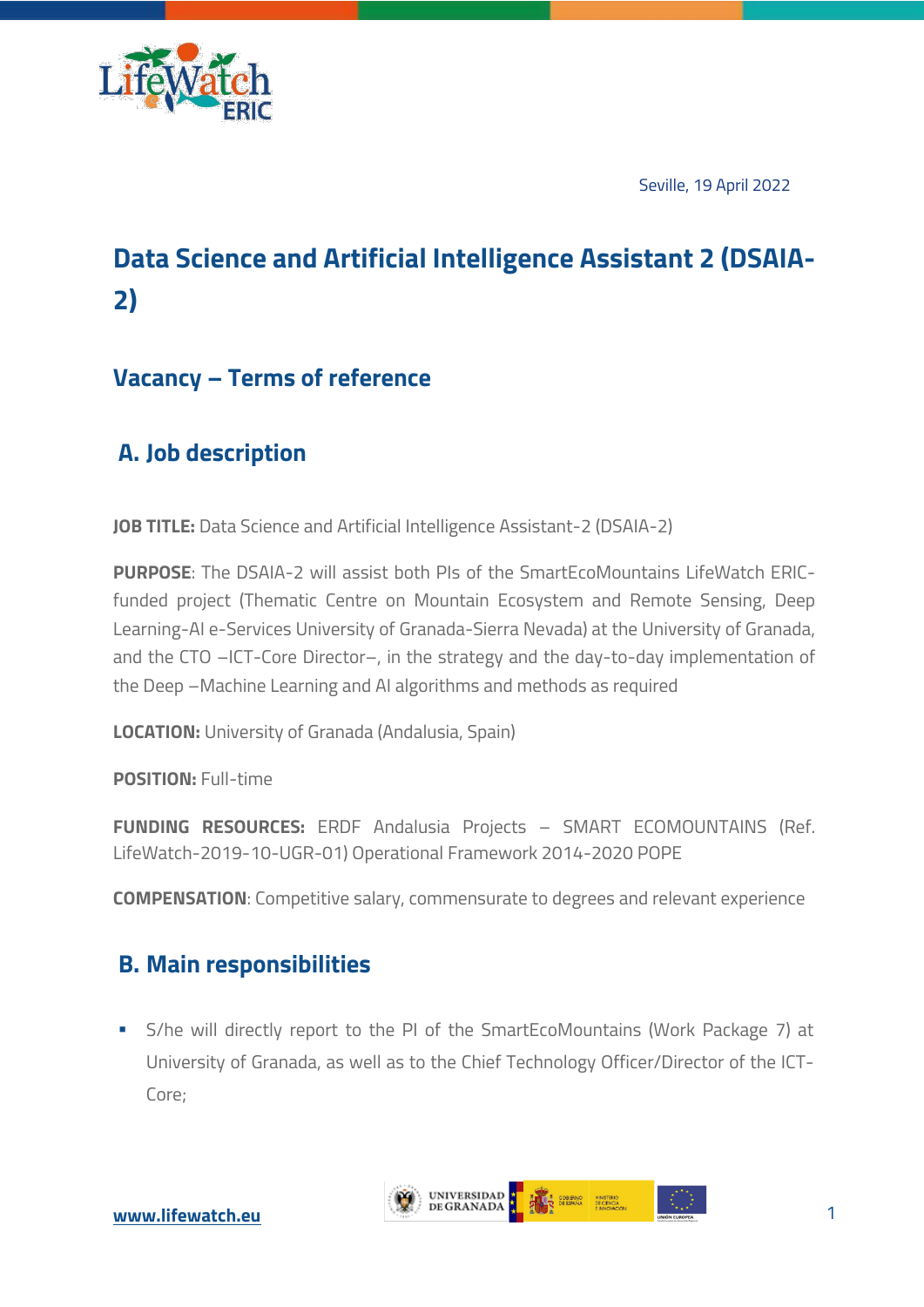

- § S/he will hold a position which requires multi-, inter- and trans-disciplinary ICT skills accrediting proven research experience on artificial intelligence and deep learning techniques;
- S/he will lead end-to-end research to solve the application of artificial intelligence algorithms to the automatic identification of biodiversity: i.e., review and application of the state of the art in machine learning and end-to-end skills to build intelligent systems (data collection, data preprocessing, iterative development of deep learning models);
- **•** In addition, the individual would provide support with a comprehensive knowledge of computer vision problems such as object detection and image classification. i.e., downloading, pre-processing and post-processing of microscopic images of aquatic microorganisms, particularly of microscopic algae. Annotating these data to map different types of microalgae;
- In particular, developing deep learning models to automatically identify, detect and locate individuals and colonies of microalgae in microscopic images of water samples.

# **C. The ideal candidate should meet the following requirements:**

- 1. A degree in Computer Science Engineering;
- 2. Be a PhD holder or carrying out such a degree in computer science or related field;
- 3. Minimum one-year experience in similar position (junior researcher);
- 4. Accredited experience on Research, Development and Innovation engineering initiatives;
- 5. Accredited experience in designing deep learning models for remote sensing applications demonstrated with publications in relevant journals;
- 6. Proven professional experience working for public bodies and government agencies, relevant to scientific/technological/innovation activities;
- 7. Good presentation and reporting skills, fluency in written and spoken English;
- 8. A high-standard work ethic.